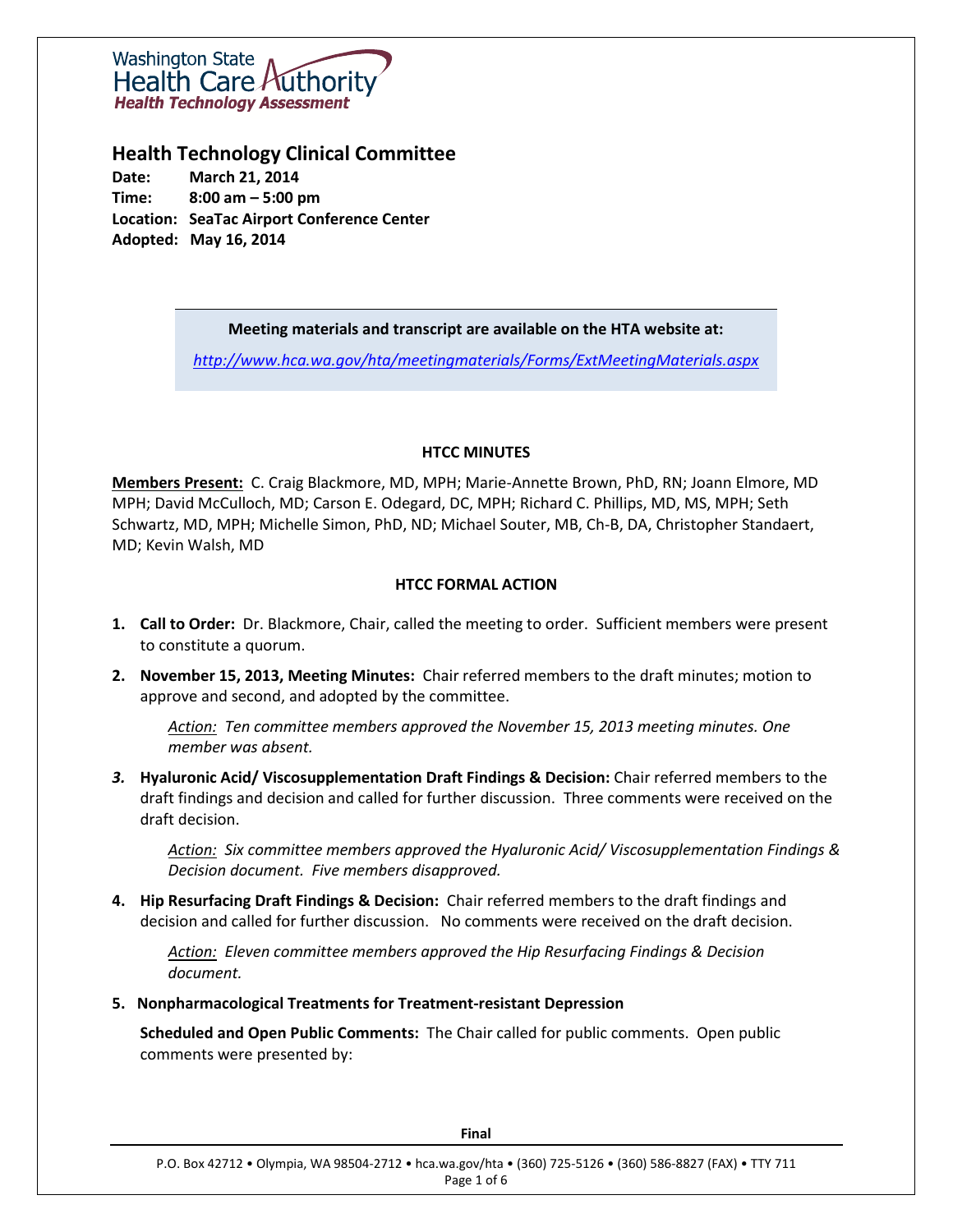- John Neumaier, MD, PhD
- Anna Borisovskaya, MD
- Farrokh Farrokhi, MD, Vice President, WA State Association of Neurological Surgeon Vice President, WA State Association of Neurological Surgeons
- Mercy Yule, EAMP

Presentation materials and conflict of interest forms are available wit[h March 21, meeting materials.](http://www.hca.wa.gov/hta/meetingmaterials/Forms/ExtMeetingMaterials.aspx)

#### **Agency Utilization and Outcomes:**

Charissa Fotinos, MD, MSc, Deputy Chief Medical Director, WA Health Care Authority presented the state agency utilization rates for Nonpharmacological Treatments for Treatment-resistant Depression to the committee. The full presentation is published with [March 21, meeting materials.](http://www.hca.wa.gov/hta/meetingmaterials/Forms/ExtMeetingMaterials.aspx)

#### **Vendor Report and HTCC Q & A:**

The Chair introduced the clinical expert for Nonpharmacological Treatments for Treatment-resistant Depression, David H. Avery, MD, Professor Emeritus, University of Washington School of Medicine.

Teresa L. Rogstad, MPH, of Hayes, Inc, presented the evidence review addressing Nonpharmacological Treatments for Treatment-resistant Depression. The full presentation is published wit[h March 21, meeting materials.](http://www.hca.wa.gov/hta/meetingmaterials/Forms/ExtMeetingMaterials.aspx)

#### **Committee Discussion and Decision:**

The HTCC reviewed and considered the Nonpharmacological Treatments for Treatment-resistant Depression technology assessment report and information provided by the state agencies. They also heard comments from the evidence reviewer, the clinical expert, the public, and agency medical directors. The committee considered all the evidence and gave greatest weight to the evidence it determined, based on objective factors, to be the most valid and reliable. [See transcript for full committee deliberations.]

| <b>HTCC Committee Coverage Determination Vote</b> |                              |                                   |                                                   |  |
|---------------------------------------------------|------------------------------|-----------------------------------|---------------------------------------------------|--|
|                                                   | <b>Not</b><br><b>Covered</b> | Covered<br><b>Unconditionally</b> | <b>Covered Under</b><br><b>Certain Conditions</b> |  |
| Electroconvulsive Therapy                         | Ω                            | 10                                |                                                   |  |
| Repetitive Transcranial Magnetic Stimulation      | 0                            | 9                                 |                                                   |  |
| Deep Brain Stimulation                            | 11                           | O                                 |                                                   |  |
| <b>Transcranial Direct Current Stimulation</b>    | 11                           |                                   |                                                   |  |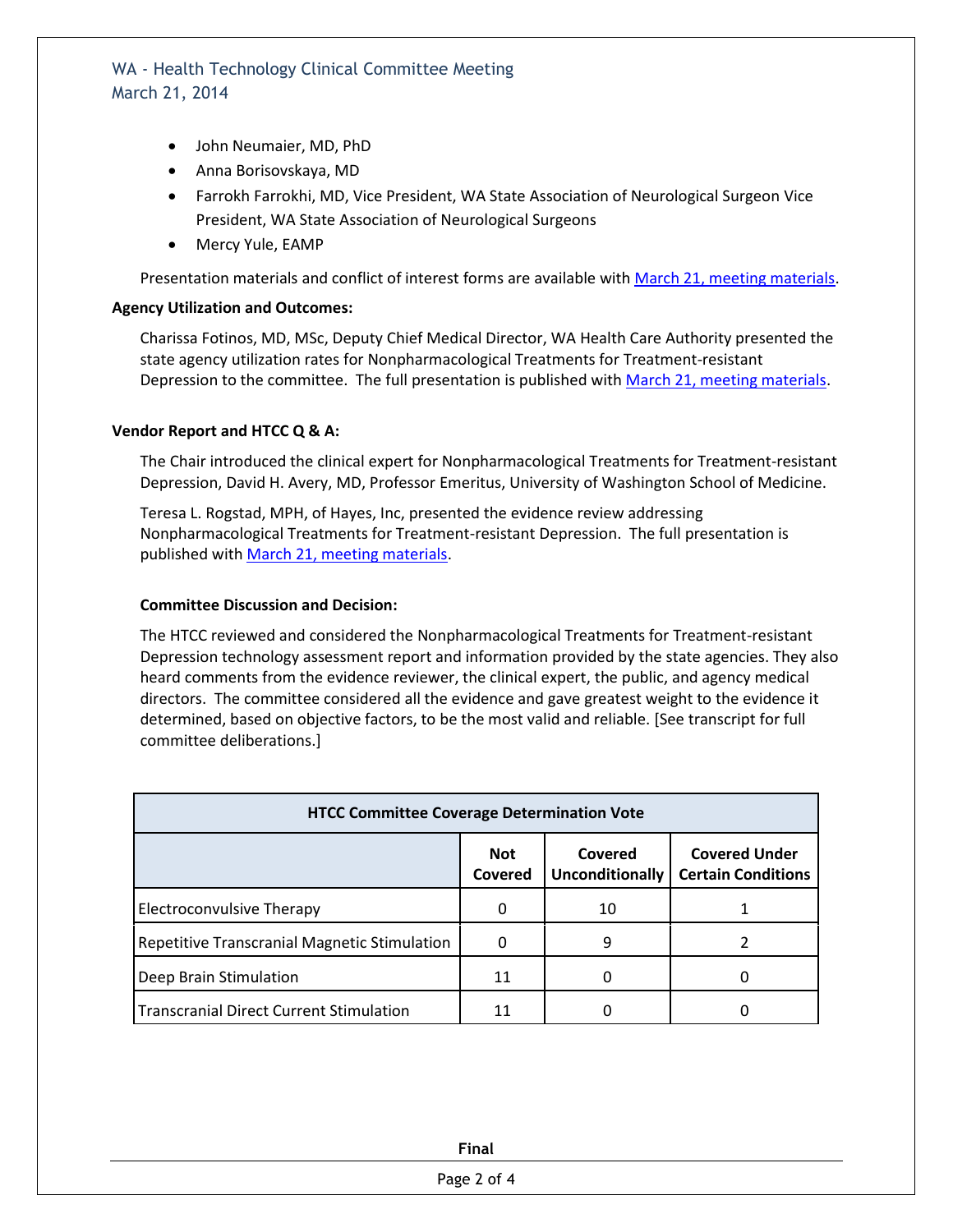#### *Discussion*

The committee determined a vote of coverage for electroconvulsive therapy (ECT) and repetitive transcranial magnetic stimulation (RTMS), each without conditions. The committee discussed the application of this determination for only treatment-resistant depression of condition as this was the defined scope of the review.

#### **Limitations of Coverage:**

Electroconvulsive Therapy is a **covered benefit.** Repetitive Transcranial Magnetic Stimulation is a **covered benefit.**

#### **Non-Covered Indicators:**

Deep Brain Stimulation is **not covered.** Transcranial Direct Current Stimulation is **not covered.**

#### *Action*

The committee checked for availability of a Medicare coverage decision. CMS does not have a national coverage determination (NCD) for Electroconvulsive Therapy, Repetitive Transcranial Magnetic Stimulation, Transcranial Direct Current Stimulation or Deep Brain Stimulation. The committee reviewed selected payer policies for Aetna, Oregon Health Evidence Review Commission and the New England Comparative Effectiveness Public Advisory Council. The committee also reviewed practice guidelines from The American Psychiatric Association, Canadian Network for Mood and Anxiety Treatments, Institute for Clinical Systems Improvement, National Institute for Health and Care Excellence and Veteran's Affairs and the Department of Defense.

The committee Chair directed HTA staff to prepare a Findings and Decision document on Nonpharmacological Treatments for Treatment-resistant Depression reflective of the majority vote for final approval at the next public meeting.

## **6. Facet Neurotomy**

Scheduled and Open Public Comments: The Chair called for public comments. Open public comments were presented by:

- Paul Dreyfuss, MD, EvergreenHealth Sport & Spine Care
- Alison Stout, DO, EvergreenHealth Sport & Spine Care
- Ryan Zehnder, MD, EvergreenHealth Sport & Spine Care
- Brandon Messerli, DO, EvergreenHealth Sport & Spine Care
- Doug Burns, MD, EvergreenHealth Sport & Spine Care
- Kevin VorenKamp, MD, Virginia Mason Medical Center

Presentation materials and conflict of interest forms are available wit[h March 21, meeting materials.](http://www.hca.wa.gov/hta/meetingmaterials/Forms/ExtMeetingMaterials.aspx)

## **Agency Utilization and Outcomes:**

Gary Franklin, MD, MPH, Medical Director, and Lee Glass, MD, JD, Associate Medical Director, both of WA Department of Labor and Industries presented the state agency utilization rates for Facet Neurotomy to the committee. The full presentation is published with [March 21, meeting materials.](http://www.hca.wa.gov/hta/meetingmaterials/Forms/ExtMeetingMaterials.aspx)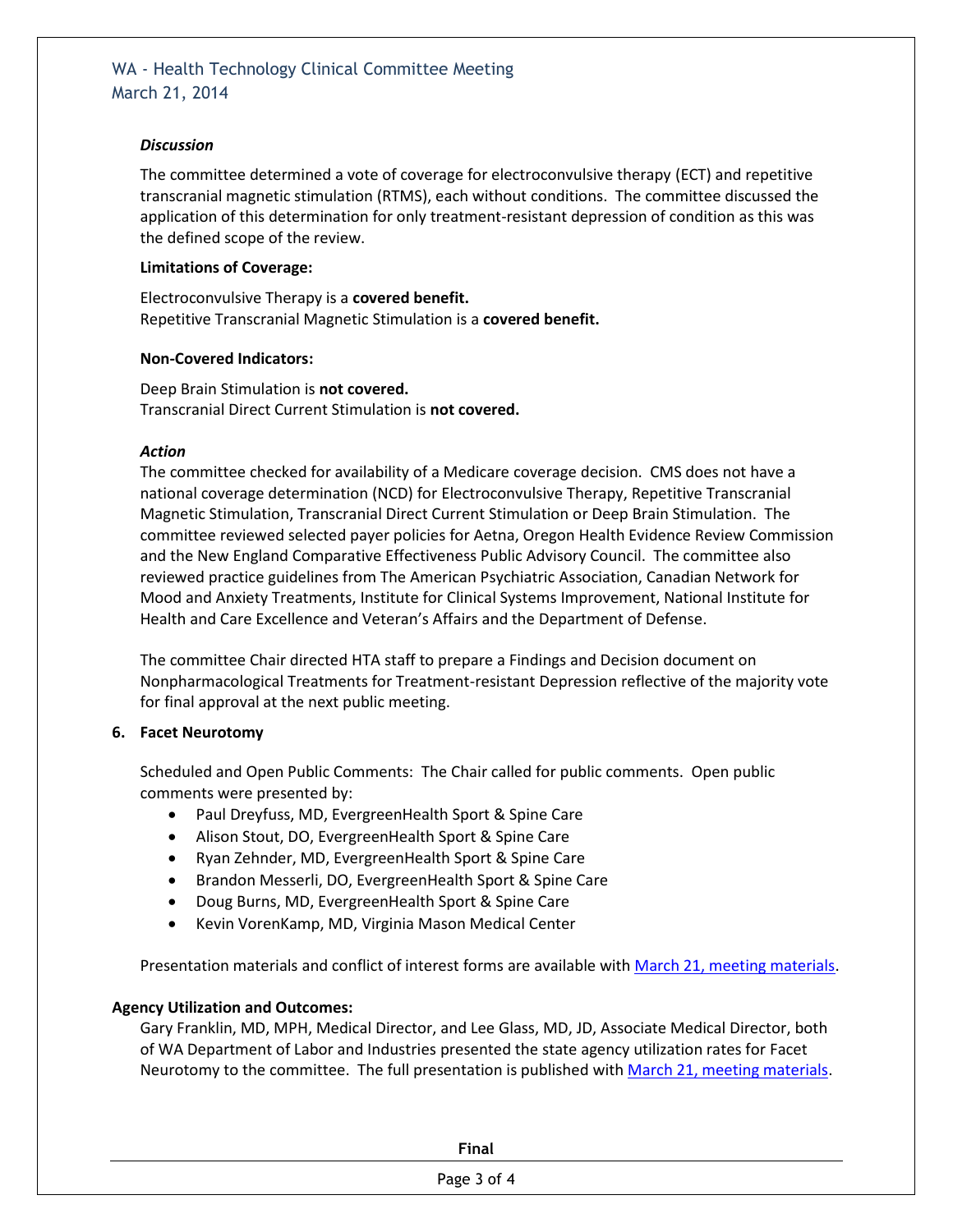## **Vendor Report and HTCC Q & A**

Clinical expert, Jason G. Attaman, DO, FAAPMR, was introduced by the Chair.

Robin Hashimoto, PhD, of Spectrum Research, Inc, presented the evidence review addressing Facet Neurotomy. The full presentation is published wit[h March 21, meeting materials.](http://www.hca.wa.gov/hta/meetingmaterials/Forms/ExtMeetingMaterials.aspx)

## **Committee Discussion and Decision:**

The HTCC reviewed and considered the Facet Neurotomy evidence review report and information provided by the state agencies. They also heard comments from the evidence reviewer, the clinical expert, the public, and agency medical directors. The committee considered all the evidence and gave greatest weight to the evidence it determined, based on objective factors, to be the most valid and reliable. [See transcript for full committee deliberations.]

| <b>HTCC Committee Coverage Determination Vote</b> |                       |                                   |                                                   |  |
|---------------------------------------------------|-----------------------|-----------------------------------|---------------------------------------------------|--|
|                                                   | <b>Not</b><br>Covered | Covered<br><b>Unconditionally</b> | <b>Covered Under</b><br><b>Certain Conditions</b> |  |
| Facet Neurotomy, Cervical C3/4 thru C6/7          | 4                     |                                   |                                                   |  |
| Facet Neurotomy, Thoracic                         | 11                    |                                   |                                                   |  |
| Facet Neurotomy, Lumbar                           |                       |                                   |                                                   |  |
| Facet Neurotomy, Cervical spine for headache      | 10                    |                                   |                                                   |  |

## **Limitations of Coverage:**

Lumbar Facet Neurotomy is a **covered benefit with conditions**:

- Patients over 17 years of age
- At least six months of continuous low back pain referable to the facet joint
- Non-radicular pain
- Unresponsive to other therapies/ failure of conservative therapies
- No other clear structural cause of back pain
- No other pain syndrome affecting the spine
- Patient selected by 80% improvement in pain after each of two differential medial branch blocks, one short-acting; one long-acting
- One or two joints per each intervention, with documented, clinically significant improvement in pain and/or function for six months before further neurotomy.

Cervical Facet Neurotomy for cervical pain is a **covered benefit with conditions**:

- Patients over 17 years of age
- At least six months of continuous neck pain referable to the facet joint
- Non-radicular
- Unresponsive to other therapies/ failure of conservative therapies

**Final**

## Page 4 of 4